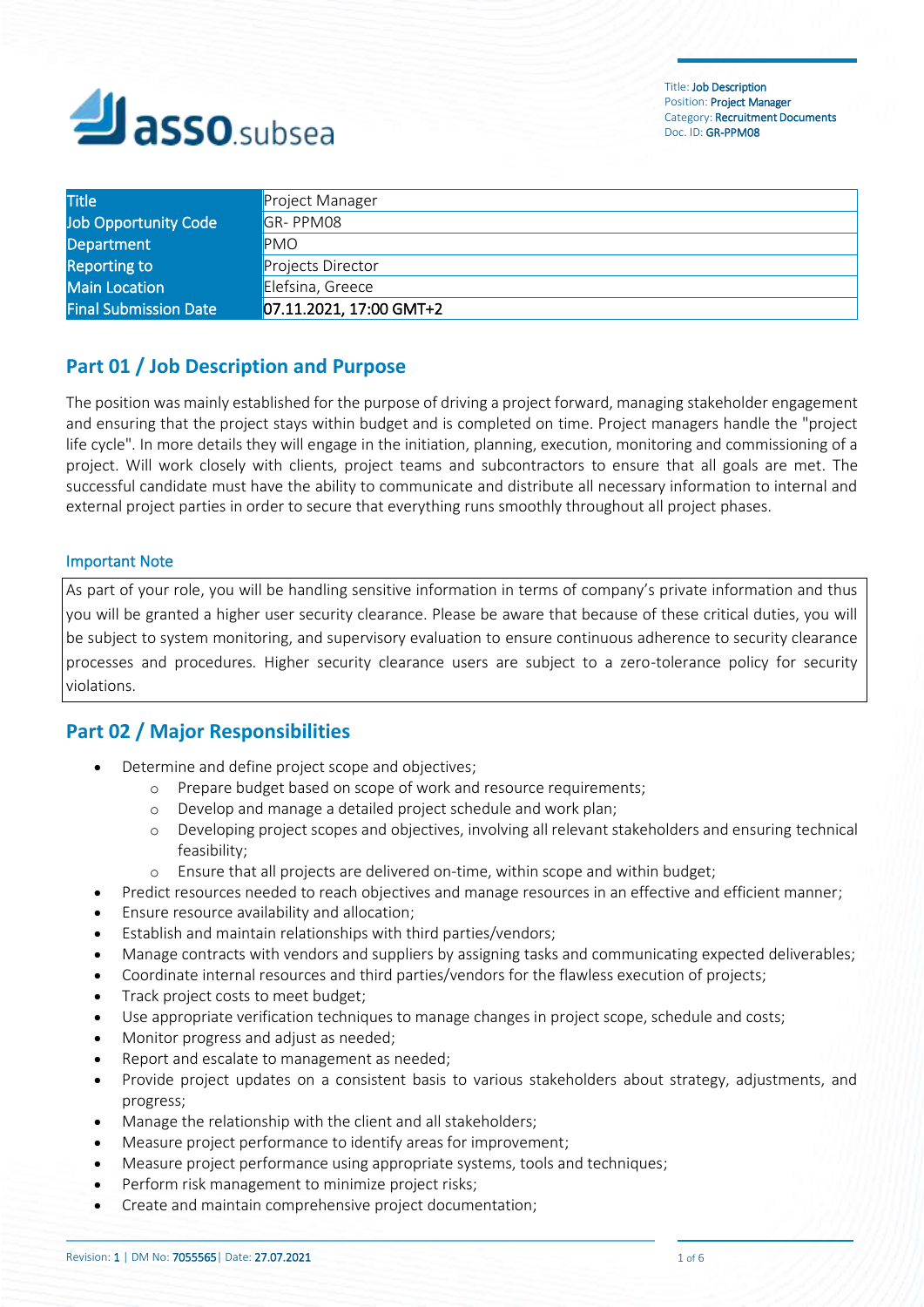

• Follow and enforce strict safety regulations for all related project teams;

## **Part 03 / Position Requirements**

### 03.1. Education & Training

*(The extent or level of knowledge or training obtained by formal education or outside study that is necessary to achieve normal job performance and proficiency. Such knowledge is to be considered the minimum education required for performing the position responsibilities.)*

- A higher university degree in Engineering, Project Management, Business Management, Operations, or a related field;
- Advanced training in Project Management or a related field will be considered an asset;
- Proven working experience as a project administrator/ project manager in major industry projects;
- Proven ability to solve problems creatively;
- Strong familiarity with project management software tools, methodologies, and best practices;
- Experience seeing projects through the full life cycle;
- Solid technical background, with understanding;
- Excellent client-facing and internal [communication skills;](https://resources.workable.com/project-manager-interview-questions)
- Excellent written and verbal communication skills;
- Solid organizational skills including attention to detail and multi-tasking skills;
- Strong working knowledge of Microsoft Office;
- Excellent analytical skills;
- Strong interpersonal skills and extremely resourceful;
- Proven ability to complete projects according to outlined scope, budget, and timeline;

### 03.2. Experience

*(The minimum experience required to perform the job. This experience can be gained in previous employment in a similar job and/or on the job with the current employer. Experience in this factor is measured in time periods e.g. 3-6 months, 3-5 years, 10-15 years etc.)*

- 5-8 years of project management and related experience;
- Other working experience in similar positions;

### 03.3. Skills & Personal Qualities

*(The minimum set of skills and personal qualities required to perform the job. Skills required are presenting the expertise or talent to do a job or task. Personal qualities describe the life skills need to be used to communicate and interact with other people, both individually and in groups. Both indicate the candidate's qualifications as they relate to the job and how they fit in the company culture.)*

- Respecting of the importance of confidentiality, as the candidate will be dealing with confidential information;
- Ability to act as a team player with leadership skills;
- Ability to quickly assimilate new information;
- Ability and willingness to learn new skills;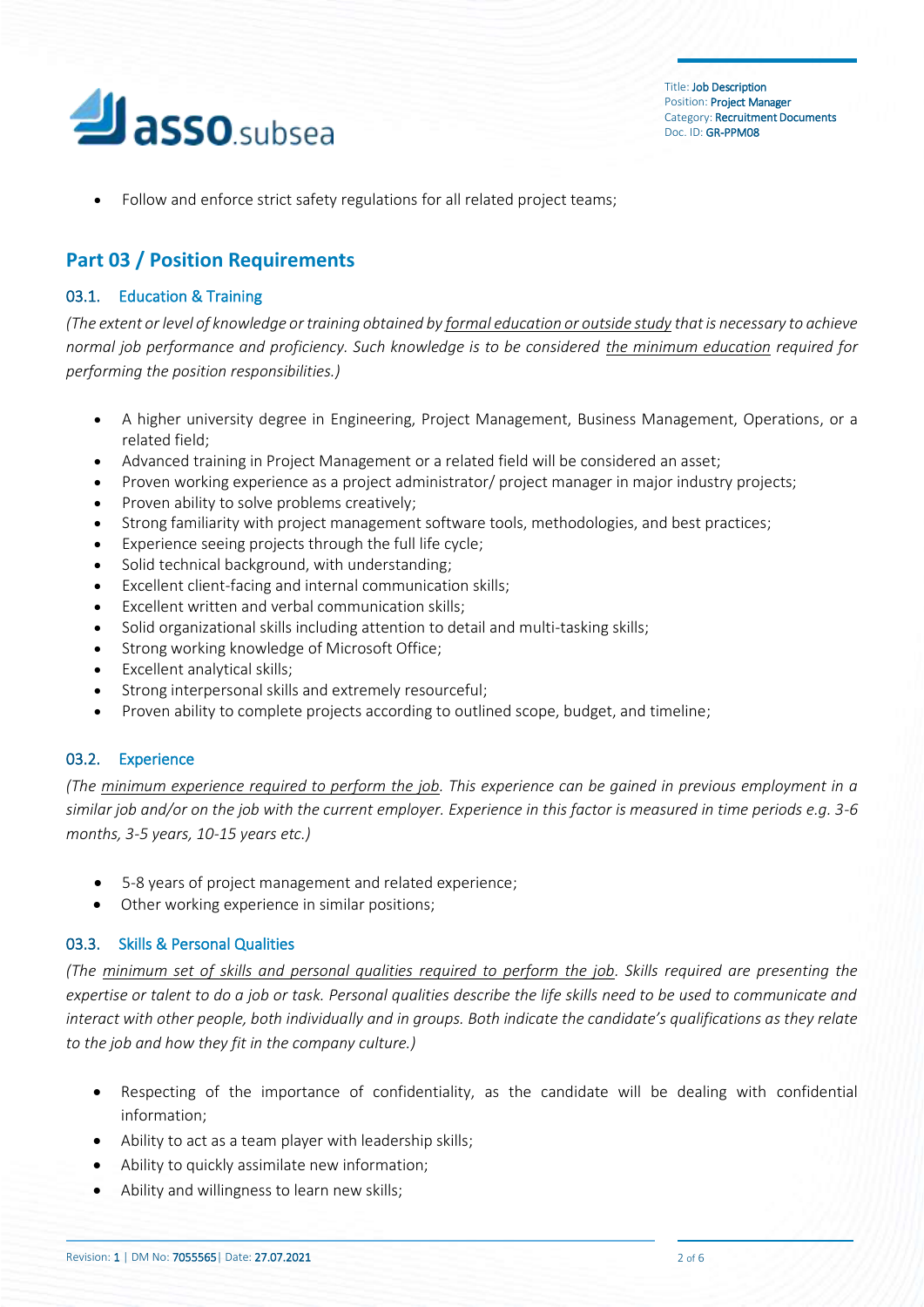

- Flexibility in work habits and work schedule;
- Respond to emergency situations effectively. Occasionally during execution phases, the candidate should be able to adapt to the needs of the project ongoing events/incidents.
- Maintain good working relationships with all project's stakeholders;
- Strong interpersonal and analytical skills operating with high level of responsibility and independency;
- Attention to detail and ability to work simultaneously on multiple priorities;
- Accurate and pays attention to detail;

## 03.4. Decision Making & Problem Solving

*(The mental skills and mental effort required to perform the job. The complexity of decisions and ingenuity required describes the variety and routine involved with assigned tasks and responsibilities, the frequency of problems and the extent to which the work requires analytical ability and exercise of judgement.)*

- Tasks are diversified and follow a wide range of complex procedures;
- Tasks may be of several varieties;
- Judgement exercise within procedures and practices to determine appropriate action; (common sense)
- Analysis of data generally applied to the solution of specific problems;
- Strong interpersonal and analytical skills operating with high level of responsibility and independency;
- Incumbent works on assigned objectives and may work occasionally independently on special projects;
- Candidate must possess problem solving skills and ability to troubleshoot in a logical manner;

### 03.5. Supervisory & Management Responsibility

*(Job responsibilities in regards to directing, controlling and coordinating the efforts of employees e.g. supervisory, training, management and advisory responsibilities. Describes the responsibilities for advising management, providing functional advice and control for coordinating activities or groups. Indicates the number of direct and indirect reports and their position(s).)*

• Will need to coordinate with a number of different internal and external teams e.g. PMO, implementation team, Project Teams etc.

### 03.6. Independence of Action

*(Describes the extent and closeness of supervision required and received, as well as the availability and involvement of the immediate supervisor. Consideration should be given to standard practices, instruction and procedures, as well as built in checks and reports that provide the employees with controls and restricts independence of action.)*

- Occasional supervision required;
- Candidate would work along independently and will check with Director only when in doubt;
- Established methods and procedures are clearly established and general instructions provided;

## 03.7. Consequence of Error

*(Describes the responsibility for loss to the organization due to any single error resulting from actions or decisions involving the work function. Includes financial and material responsibility, responsibility for accuracy, and the safety*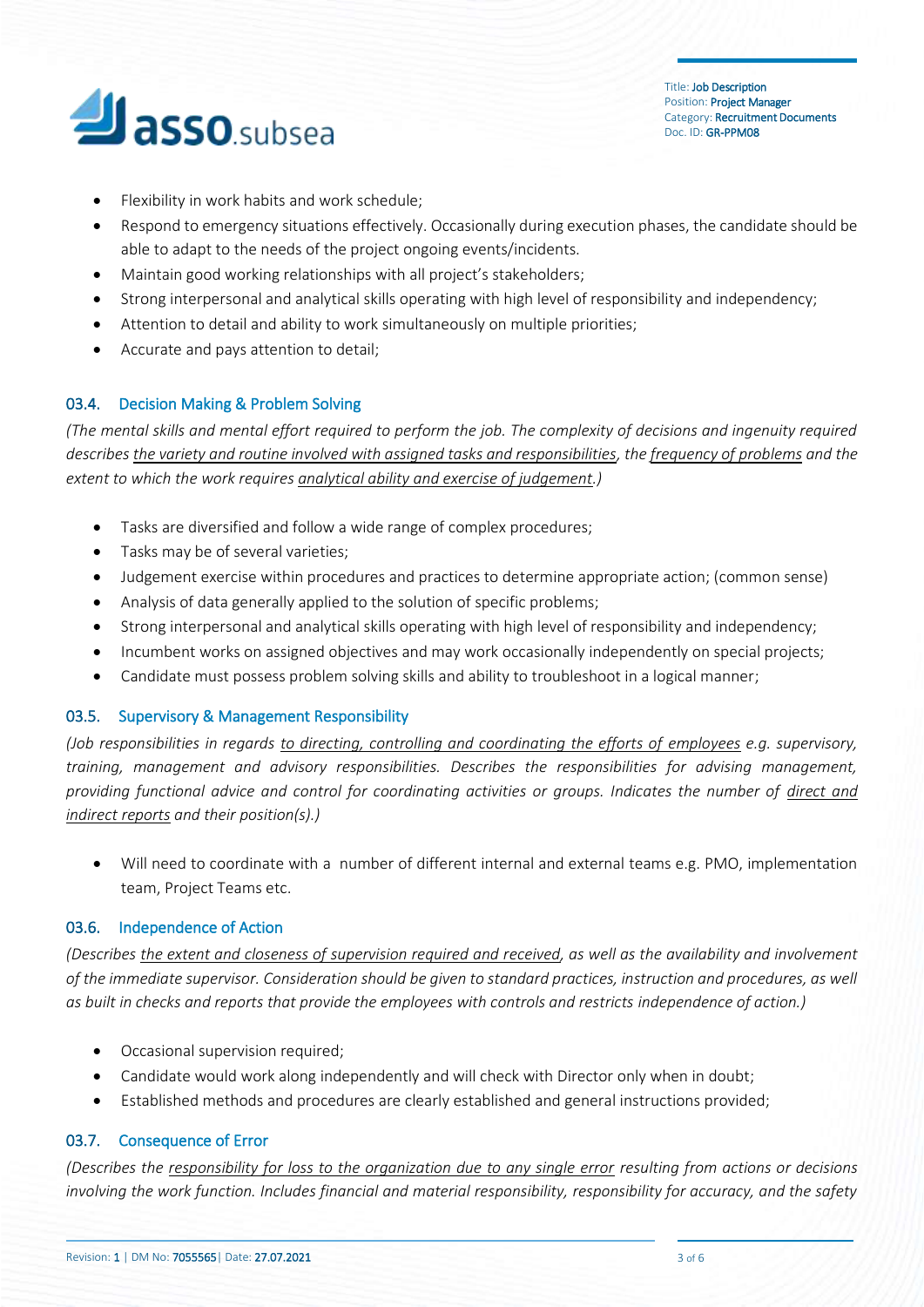

*of other. Describes the responsibility for establishing a budget and final accountability for its control. In some cases, budget responsibility may be indirect or influential.)*

- Errors are both discovered when work is checked in succeeding operations;
- Errors related to technical and commercial aspects and misleading understanding, have a strong impact on financial aspects and thus are considered as loss to the organization;

## 03.8. Confidentiality

*(Describes the integrity and discretion necessary to safeguard confidential data handled or obtained as a regular part of the job.)*

• Frequent contact with confidential data or information where disclosure will have a potent adverse internal and/or external effect;

### 03.9. Contacts-Internal & External

*(Describes the responsibility for meeting, dealing with and influencing others. Contacts may be internal and external. The nature, purpose, frequency and level of contacts should be described. The level of difficulty and importance of the contacts should be described.)*

- Contacts of importance are a regular part of the responsibilities of the position;
- Tact and judgement are required when dealing with others;
- Excellent communication skills are required, both written & oral, when dealing with others;
- Clear and effective oral and written communication skills in English language;
- Ability to react well at all communication levels is important;
- Internal Contacts Presenting information where tact and judgement is required to obtain approval of action, cooperation or secure a decision;
- External Contacts Regular contact with outside peers, suppliers and clients however, procedures and standards are established and are to be followed;

# **Part 04 / Standard Job Requirements**

- All individuals are expected to be flexible in undertaking the duties and responsibilities attached to their job and may be asked to perform other duties which reasonably correspond to the general character of their job and their level of responsibility;
- All individuals are expected to maintain personal and professional development to meet the changing demands of the job and participate in appropriate learning and development activities;
- To recognize health and safety is a responsibility of every individual, to take reasonable care of self and others and to comply with Health, Safety and Environmental policies and procedures and compliance with all audits and inspections;
- To promote equality as part of the job and to treat everyone with fairness and dignity;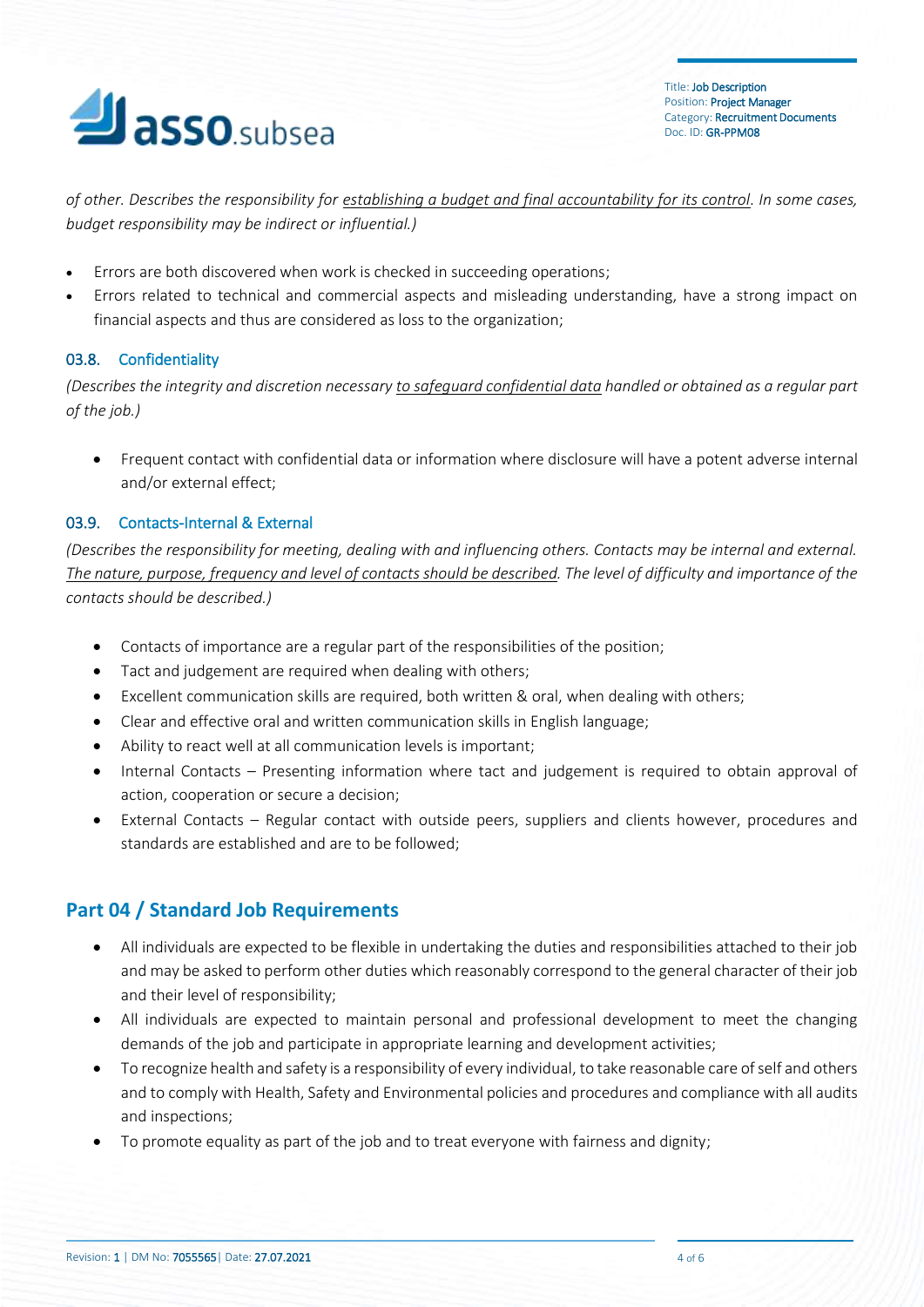

• All individuals are expected to carry out their duties and responsibilities by adhering to all compliance and auditing requirements for the conduct of ethical and transparent operations including the compliance to all Asso.subsea policies, guidelines and procedures;

# **Part 05 / Work Schedule**

- The Project Manager has a schedule that flexes around the need but typically is based on a Monday-Friday 09:00 to 17:00 availability;
- It is common for the Project Manager to work in a flexible basis to meet with needs/ deadlines;
- Participation on offshore projects is required;

## **Part 06 / Working Conditions**

## 06.1. Physical Demands

## *(The nature of physical effort leading to physical fatigue)*

The Project Manager will have to spend long hours sitting and using office equipment and computers, which can cause muscle strain. The candidate may be required to do some lifting of equipment, supplies and materials from time to time, weighting no more than 5kgs.

Generally the job requires 80% sitting, 10% walking and 10% standing.

## 06.2. Environmental Conditions

*(The nature of adverse environmental conditions affecting the person)*

The Project Manager may have to manage several projects at one time and may be interrupted frequently to meet the needs and requests of other employees or the Division Director. The candidate may find the environment to be busy, noisy and will need organizational, time and stress management skills to complete the required tasks. The job is performed in a generally clean and healthy environment.

### 06.3. Sensory Demands

*(The nature of demands on the person's senses)*

Sensory demands include use of the computer, which may cause eyestrain and occasional headaches. The areas of work may be noisy and busy making it difficult for the person to concentrate.

## 06.4. Mental Demands

*(Conditions that may lead to mental or emotional fatigue)*

The Project Manager may have to deal with a moderate stressful environment as there are times were is possible the colleagues/ department managers/ co-operators are acting under pressure and require immediate services.

|                        | Minimal   | Moderate | Extreme |
|------------------------|-----------|----------|---------|
| <b>Physical Effort</b> | $\lambda$ |          |         |